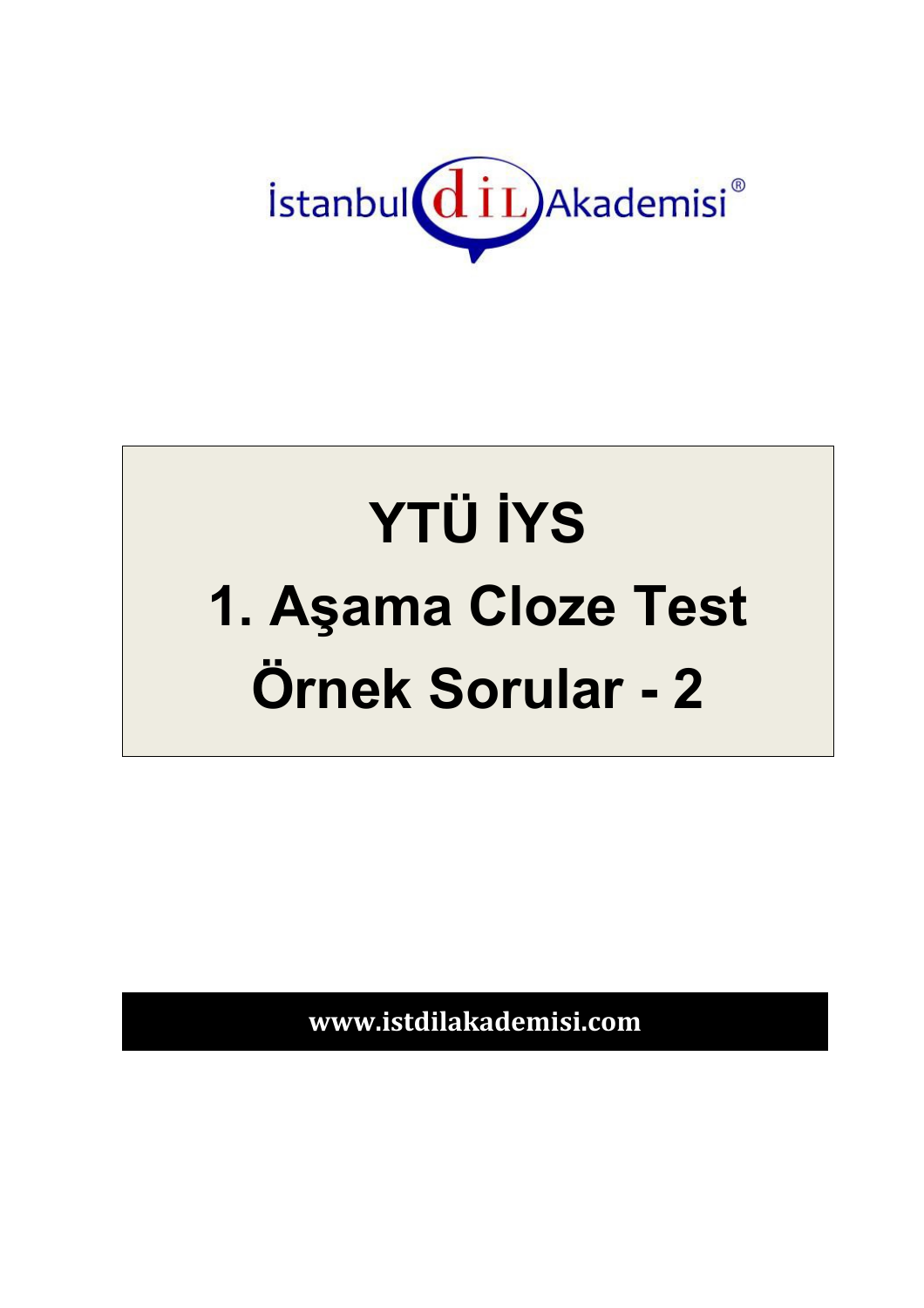## İSTANBUL DİL AKADEMİSİ **YTÜ İYS 1. AŞAMA - CLOZE TEST ÖRNEK SORULAR**

## **NIKE+IPOD AND PRIVACY CONCERNS**

A running shoe sensor **(1)** ------- details of a user's performance to an iPod is a good idea but researchers claim that it **(2)** ------- also be used to secretly track the user's movements. Computer scientists at the University of Washington have **(3)** ------- a cheap device which can identify someone using the *Nike+iPod* running kit from a distance of about 20 metres. "It is easy for someone to use the *Nike+iPod* as a tracking device," says Scott Saponas, who



carried out the research with some colleagues. "It's an example of how new gadgets can **(4)** ----- -- our personal privacy."

The researchers attached their tracking device to software that automatically follows a runner's position on an online map, and sends an alert by email or text message **(5)** ------- an operator when the target comes within range. However, they fear that such equipment **(6)** ------- by criminals to secretly follow a person's movements. The *Nike+iPod* kit consists of **(7)** ------- small sensor that attached to a runner's shoe and wirelessly transmits information about their performance to a receiver that connects to an iPod carried by the runner. When **(8)** ------- to a computer, the iPod shows how far the user ran and an estimation of the calories burned. The researchers found that the transmitter's radio signal can easily be **(9)** ------- from a distance of about 20 metres and they developed software to interpret the data received. The researchers also developed matchbox-size mobile detectors, **(10)** ------- of tracking multiple sensors and relaying this tracking information to a central computer via Wi-Fi.

The researchers suggest that the sensor of *Nike+iPod* kit **(11)** ------- switched off when it's not used, and add that a password could be used to secure transmissions from the sensor. "As more devices start to communicate wirelessly, there **(12)** ------- a growing need for user education about the privacy issues that may arise through using **(13)** -------," says Ollie Whitehouse, a researcher at IT security firm Symantec. "In the meantime, we would recommend common sense techniques, such as turning the device off after use, (14) ------- minimize your risk." Whitehouse says, "it should be noted that we're already surrounded by, and happily live **(15)** ------- several similar technologies, including Bluetooth."

| 1. | A) that was transmitted  |              | C) that transmits        |                                            |
|----|--------------------------|--------------|--------------------------|--------------------------------------------|
|    | B) which transmitting is |              | D) which had transmitted |                                            |
| 2. | A) could                 | B) must have | C) could have            | D) would rather                            |
| 3. | A) risen                 | B) regretted | C) emerged               | D) manufactured                            |
| 4. | A) put off               | B) wear out  | C) take over             | D) die out                                 |
| 5. | $A)$ -----               | B) upwards   | $C$ ) to                 | D) entire                                  |
| 6. | A) mustn't be used       |              | C) can't be used         |                                            |
|    | B) could be used         |              | D) should be used        |                                            |
|    | <b>7.</b> A) -----       | B) a few     | C) a                     | $D)$ the                                   |
|    | 8. A) it was connected   |              | C) is it connected       |                                            |
|    | B) it connects           |              | D) it is connected       |                                            |
| 9. | A) let down              | B) picked up | C) given in              | D) showed off                              |
|    | 10. A) efficient         | B) qualified | C) capable               | D) competent                               |
|    | 11. A) used to be        | B) should be |                          | C) would prefer to be D) needn't have been |
|    | 12. $A)$ was             | B) had been  | C) will have been        | D) will be                                 |
|    | 13. $A)$ them            | B) they      | $C)$ it                  | D) itself                                  |
|    | 14. $A)$ for             | B) as for    | C) so as to              | D) while                                   |
|    | 15. $A)$ on              | B) behind    | C) out                   | D) among                                   |